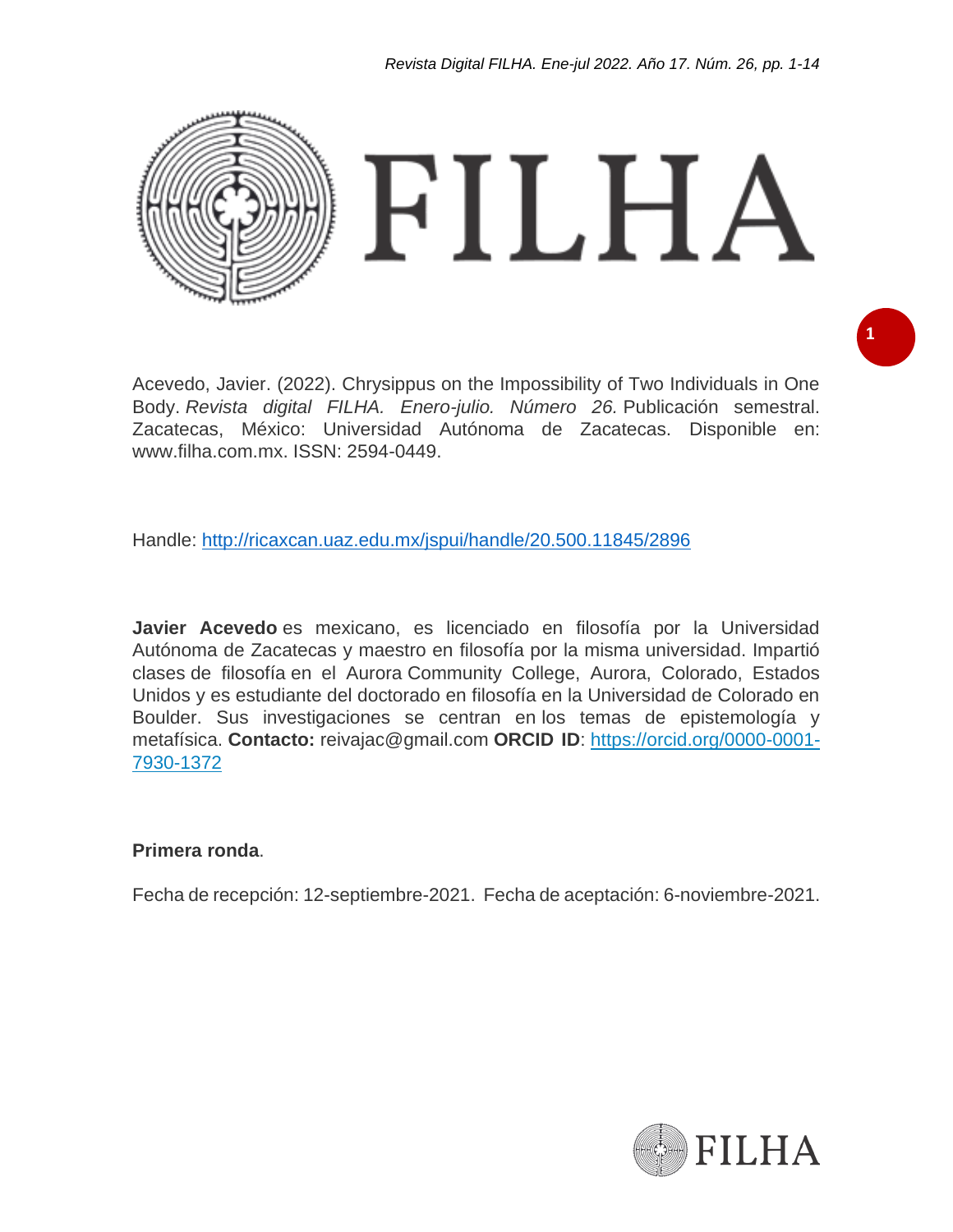# **CHRYSIPPUS ON THE IMPOSSIBILITY OF TWO INDIVIDUALS IN ONE BODY**

#### **Crisipo sobre la imposibilidad de dos individuos en un solo cuerpo**

*Abstract: In this paper I contend that the ancient Chrysippean puzzle of Dion and Theon which is understood as a puzzle of synchronic identity, can be understood differently from a common interpretation of it as an instance of the problem of the many. This interpretation first appeared in Sedley (1982), and continues to be the common one (see Carmichael 2020). In the puzzle, as reported by Philo, Chrysippus relies on a principle seeming to affirm that: no two individuals can occupy one body. The problem in the puzzle is rather that Chrysippus' principle expresses a symmetric relation; as such it cannot itself account for the asymmetric result, which is that one individual displaces another individual from occupying the same body. This present paper does not account for the ordering of the displacement. But it makes an argument for why Chrysippus should have sought the conclusion he affirms; for it demonstrates that his materialism is sensitive to some changes being apparently qualitative rather than quantitative. In other words, the passage, when read carefully, is a sign of Chrysippus's confidence in the sophistication of his own materialism, something*  that has been misdiagnosed by the literature on its interpretation as an instance of the problem of the *many.*

*Keywords: Chrysippus, materialism, philosophy, identity.*

*Resumen: En este artículo sostengo que el antiguo problema de Crisipo de Dion y Theon, que se entiende como un problema de identidad sincrónica, puede entenderse de manera diferente a el problema de los muchos. Esta interpretación apareció por primera vez en Sedley (1982) y sigue siendo la común (ver Carmichael 2020). En el problema, según lo informado por Philo, Chrysippus se basa en un principio que parece afirmar que: dos individuos no pueden ocupar un cuerpo. El asunto del problema es más bien que el principio de Crisipo expresa una relación simétrica; como tal, no puede explicar por sí mismo el resultado asimétrico, que es que un individuo desplaza a otro individuo de ocupar el mismo cuerpo. Este trabajo no toma en cuenta el ordenamiento del desplazamiento, pero presenta un argumento de por qué Crisipo debió de haber buscado el resultado que afirma; pues demuestra que su materialismo es sensible a que algunos cambios sean aparentemente cualitativos más que cuantitativos. En otras palabras, el pasaje, cuando se lee con atención, es un signo de la confianza de Crisipo en la sofisticación de su propio materialismo, algo que ha sido mal diagnosticado por la literatura sobre su interpretación, por ejemplo, el problema de los muchos.*

*Palabras clave: Crisipo, materialismo, identidad, filosofía.*

### **The Puzzle of Dion and Theon**

I will discuss a passage where we find Chrysippus, the third head of the Stoic school who lived during II to III century BCE, endorsing a view to defend his materialism in the face of Academic skepticism. Philo of Alexandria's (20 BCE — 50 CE) reports Chrysippus' response to the Growing Argument. This is an argument claiming that if a part of an individual changes with respect to its subtraction or addition of material parts, then the whole individual is no longer the same that it was before the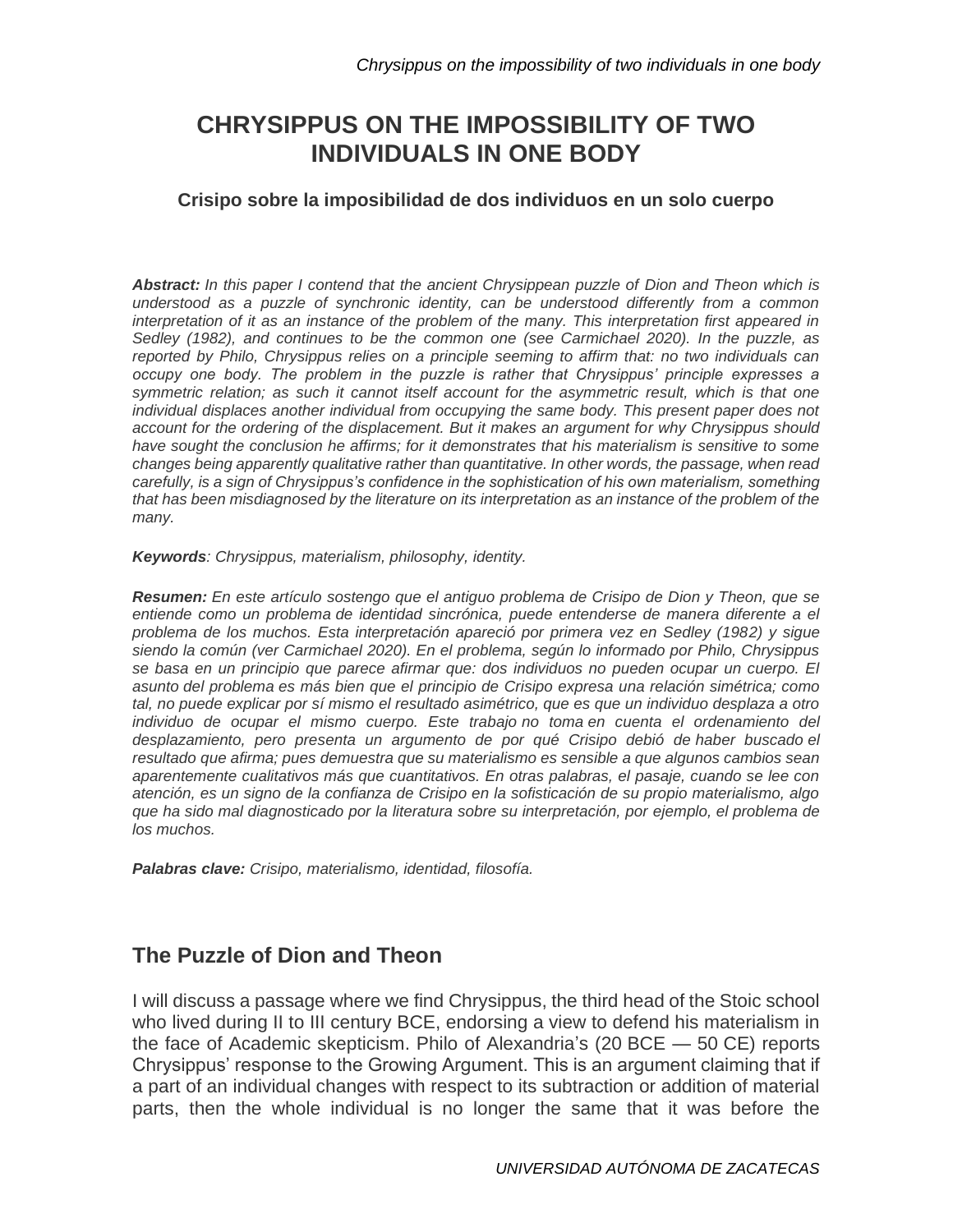respective change. Diogenes Laertius reports the following argument from Epicharmus, a comic poet who lived during the period of the opening decade of the fifth century. In the story, a man that will be represented as *a* owes money to another man *b*. Finding himself without money to pay his debt to *b*, the debtor states the following riddle to his creditor:

a. […] suppose some one chooses to add a single pebble to a [pile] containing either an odd or an even number, whichever you please, or to take away one of those already there; do you think the number of pebbles would remain the same?

b. Not I.

a. Nor yet, if one chooses to add to a cubit-measure another length, or cut off some of what was there already, would the original measure still exist?

b. Of course not.

a. Now consider mankind in this way. One man grows, and another again shrinks; and they are all undergoing change the whole time. But a thing which naturally changes and never remains in the same state must ever be different from that which has thus changed. And even so you and I were one pair of men yesterday, are another to-day, and again will be another to-morrow, and will never remain ourselves, by this same argument (Diogenes Laertius, *Life of Eminent Philosophers* Plato, III 11). [i]

The amusement is important in this plea for irresponsibility. If character *a* owes money to character *b*, then *a* can get away from paying his debt with the Growing Argument. Namely, if human bodies are constituted by matter like piles of pebbles are also constituted, then as long as *a* is a human, and has undergone some change in his body, *e.g*., ate something, cut his hair, clipped his toenails or whatever material change has undergone since the last time *b* saw *a*, then having different properties from the ones *a* had at the time when he contracted his debt, *a* should not be same person who contracted the debt. Hence, he owes nothing to *b*.

The importance of this argument relies in that, for example, we can think that if a member of a set is added or subtracted from the same set, some properties of the set will vary, and it will no longer be the same set. The set could change from being odd in number of members to be even in number of members. By Leibniz's law, this change would preclude the set from being the same set that it was before; we necessarily end up with a different set. But, humans, cats, clouds, and other familiar objects are not like sets in this respect, *e.g*., if a cloud loses certain droplets on its blurry limits, that cloud would still be the same cloud; if a cat loses some hair, that kitten would still be the same kitten; if a person suddenly grows a third arm, that person will remain the same person. No responsibility could be dismissed from the person by claiming that she is not the same because she grew a third arm. Same if we chop someone's foot. If we cut a foot from Dion, we would still end up with Dion.



**3**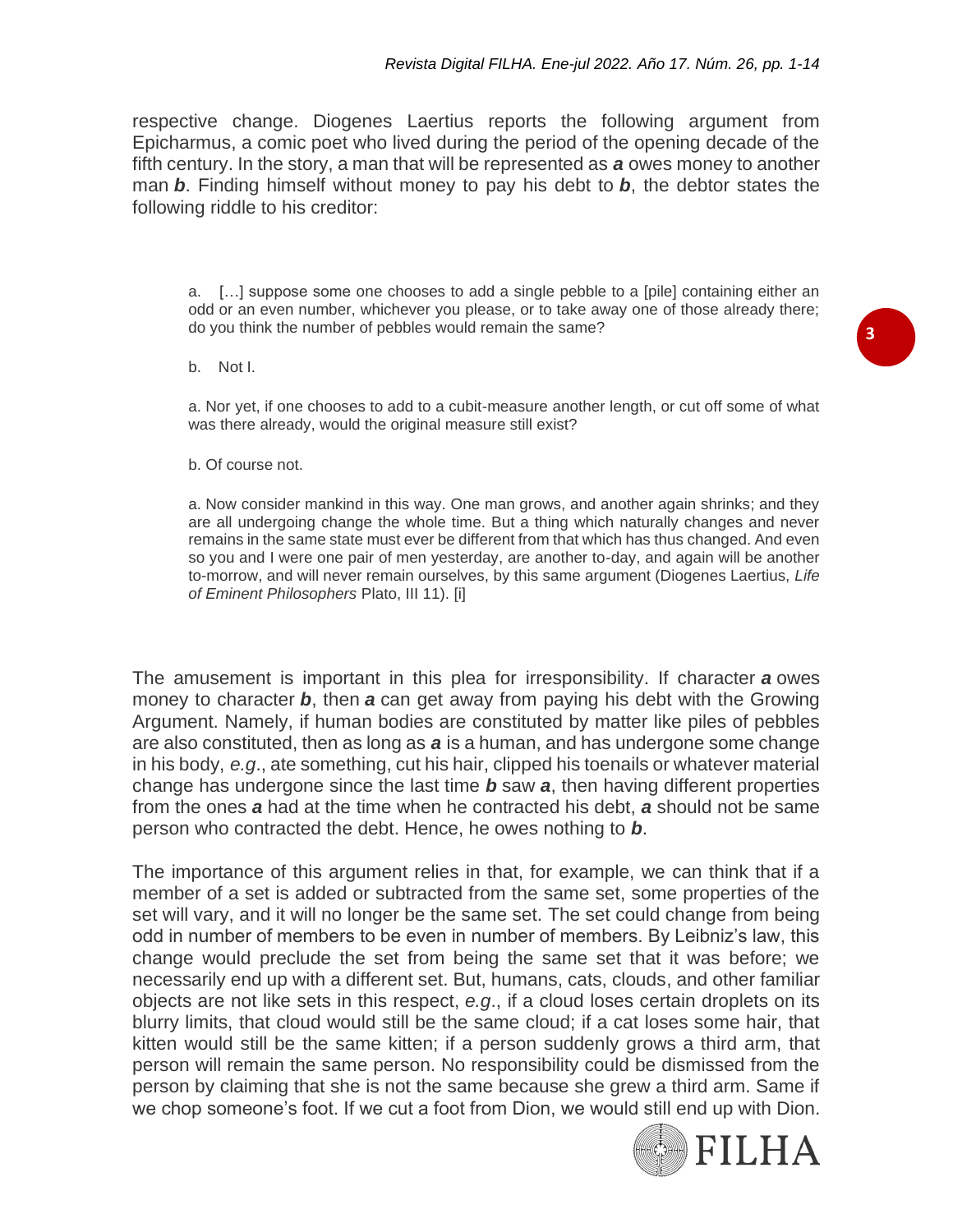Chrysippus answers the challenge coming from the Growing Argument, a challenge to his materialist position claiming that the bodily substance is the most fundamental substance (see Bailey 2014). Hence, any change could be explained by the bodily substance. Chrysippus, in what is reported by Philo of Alexandria to be a response to the Growing Argument, presents the following answer:

(1) 'Chrysippus, the most distinguished member of their school […] creates a freak of the following kind. (2) Having first established that it is impossible for two peculiarly qualified individuals to occupy the same substance jointly, (3) he says: '*For the sake of argument, let one individual be thought of as whole-limbed, the other as minus one foot. Let the wholelimbed one be called Dion, the defective one Theon. Then let one of Dion's feet be amputated*.' (4) The question arises which one of them has perished, and his claim is that Theon is the stronger candidate. (5) These are the words of a paradox-monger rather than of a speaker of truth. For how can it be that Theon, who has had no part chopped off, has been snatched away, while Dion, whose foot has been amputated, has not perished? (6) '*Necessarily*', says Chrysippus '*For Dion, the one whose foot has been cut off, has collapsed into the defective substance of Theon. And two peculiarly qualified individuals cannot occupy the same substrate. Therefore, it is necessary that Dion remains while Theon has perished*" (Philo, *On the Indestr…* 48 (SVF 2, 397) = LS 28P. I indicated with italics where Von Armin believes to be a direct quotation from Chrysippus).

As we see from the beginning of the passage, Philo reports this argument in outrage. He thinks Chrysippus is presenting an unreasonable paradox. My argument is an exegetical one. In this work I aim to defend the Chrysippean response on the face of Philo's skeptical reaction, as well as other similar contemporary reactions.

Various interpretations of this answer have arisen. For Van Inwagen (1981), Theon is just an arbitrary undetached part of Dion, and arbitrary undetached parts just don't exist. Van Inwagen's argument runs on the grounds of rejecting mereological essentialism, namely, the principle in sets presented above where if some part changes in an object, that object is destroyed because it is no longer the same object. Just as sets, by changing in number of members, cannot be the same that they were before, objects cannot be the same objects if some part in them is subtracted. Van Inwagen argues that the doctrine of arbitrary undetached parts entails this form of mereological essentialism in a peculiar way, namely, in the case of subtraction, and mereological essentialism is false exactly because there are things like humans, who can miss a part and still be the same individual. Parallel to the example of Dion and Theon, Dion and Theon cannot be identical when we detach Theon's missing foot from Dion's body. Hence, the doctrine of arbitrary unattached parts is false if Dion survives the chopping of his foot. According to Van Inwagen, this shows that Theon just doesn't exist, because arbitrary undetached parts don't exist. But I rather claim that Theon dies, because one of them has to die.

At the start, I am more inclined to think like Olson (1997) does: there is nothing wrong in the set up of the experiment conceiving Dion and Theon as two individuals. [ii] I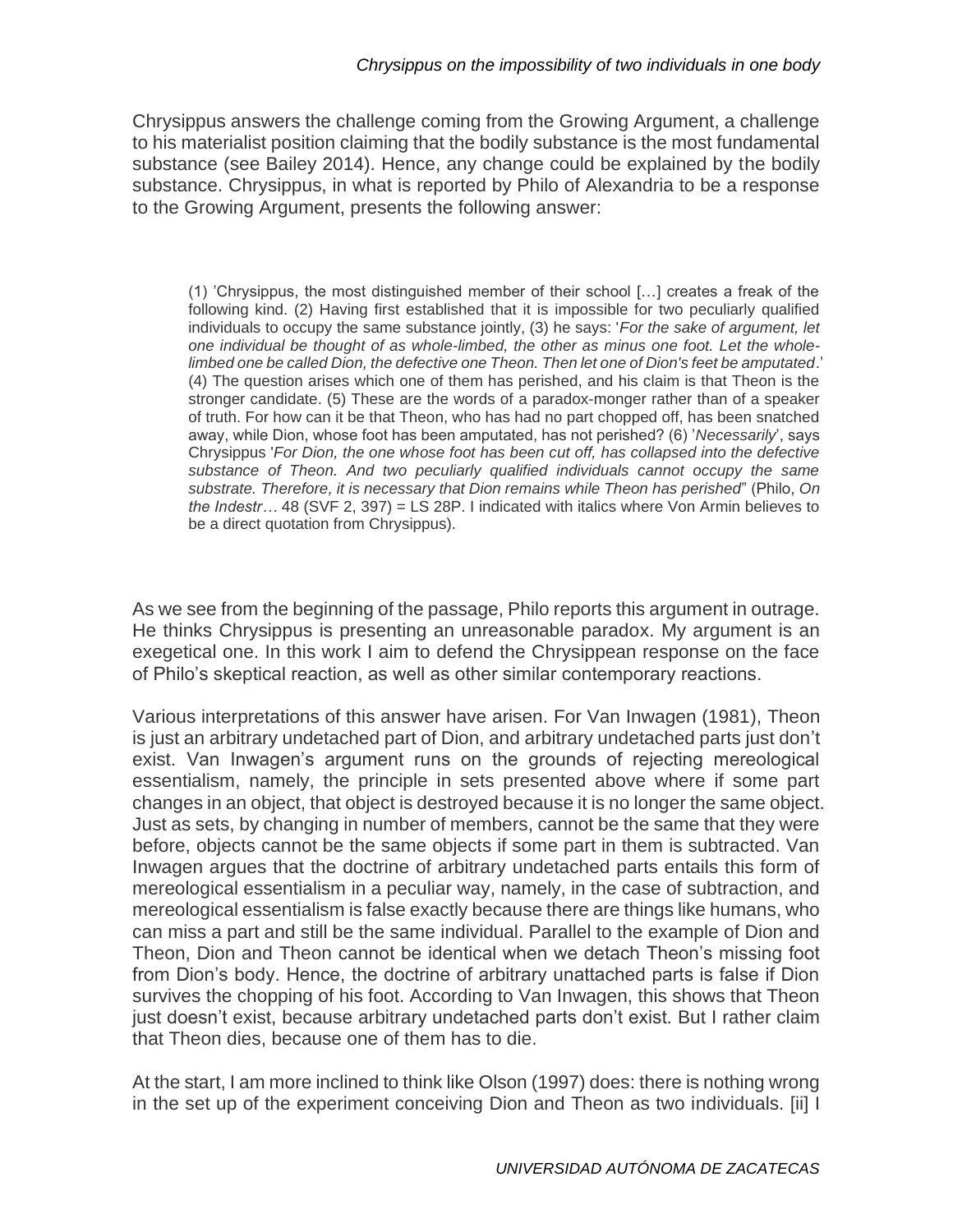take it at the start, that (3) Dion and Theon are two human living beings, two peculiarly qualified individuals with different properties; Theon has never had, say, the right foot, while Dion enjoyed some time as a fully-fledged biped. Hence, they have different histories and are different individual human beings, and will always be. We can think that Chrysippus endorses the view that having different properties amounts to a sharp distinction between different individuals.

For Chrysippus, it seems that two distinct individuals become one when we cut Dion's part (his foot), and it happens to be exactly the one Theon was missing already. So, the way Chrysippus presents the problem implies that these distinct properties make Dion and Theon eternally distinct, where, if a property **P** is had at one time *t*, then **P-**at**-***t* is had at all times. If **X** is distinct from **X** at some time in virtue of having **P**-at-*t* when **Y** lacks **P**-at-*t*, then **X** will eternally be **P**-at-*t* and **Y** will eternally be not-**P**-at-*t*. Dion and Theon will be eternally distinct and therefore, when we cut Dion's foot that Theon is missing already, we cannot end up with two individuals in the same body: an impossibility that should arise within the materialist Stoic system.

It is worth putting forward an answer to a possible tension that might be thought to arise in this conception of material objects. I think here Chrysippus is endorsing the claim that if we have the same material parts at *t* and located at the exactly same place, then we have the same individual. But the answer to the Growing Argument comes when the same material parts at a certain exact time and place are enough to keep just one individual. The distinctness of Dion and Theon dependent in the body they occupy at time *t* shows that there can be distinct individuals, but not with exactly the same material parts. Hence the impossibility in no two determinate individuals that can occupy one and the same substance. This is evident after (3) a surgery in Dion's foot that will make Dion occupy the same body as Theon's body. We get a result: (6) the death of a human being, where for the reason that a man can lose a part and survive, then Theon is the better candidate for perishing. In other words, within the materialist framework Chrysippus is endorsing, the claim that Dion and Theon have the same material parts after the amputation implies that there should not be a problem if we face the Growing Argument. Not only subtraction or addition explains all changes in matter. [iii] We can have a major qualitative change like a man dying when we are not even touching him (as Philo wonders). The explanation is rather a dramatic explanation to show that a major qualitative change, like the dying of a person, and not a part named Theon that is not even a person (*contra* Burke, 1994), can be explained within the Stoic standards. Those are the standards I aim to clarify in turn.

Philo wonders why Theon, the one we did not touch, is the one who dies. But this is answered by considering that in (2) we find a symmetrical principle. The symmetry among individuals as bodies may be expressed thus: If **X** and **Y** are different individuals, and **Z** is some body, then if either of **X** or **Y** has the body **Z**, one at most can. If **X** has **Z** as body, then **Y** does not. If **Y** has **Z** as body, then **X** does not. All this tells us is that **X** and **Y** exclude one another. This is not entailing that they cannot share some parts. They can. It only entails that exclusion is a symmetrical relation.

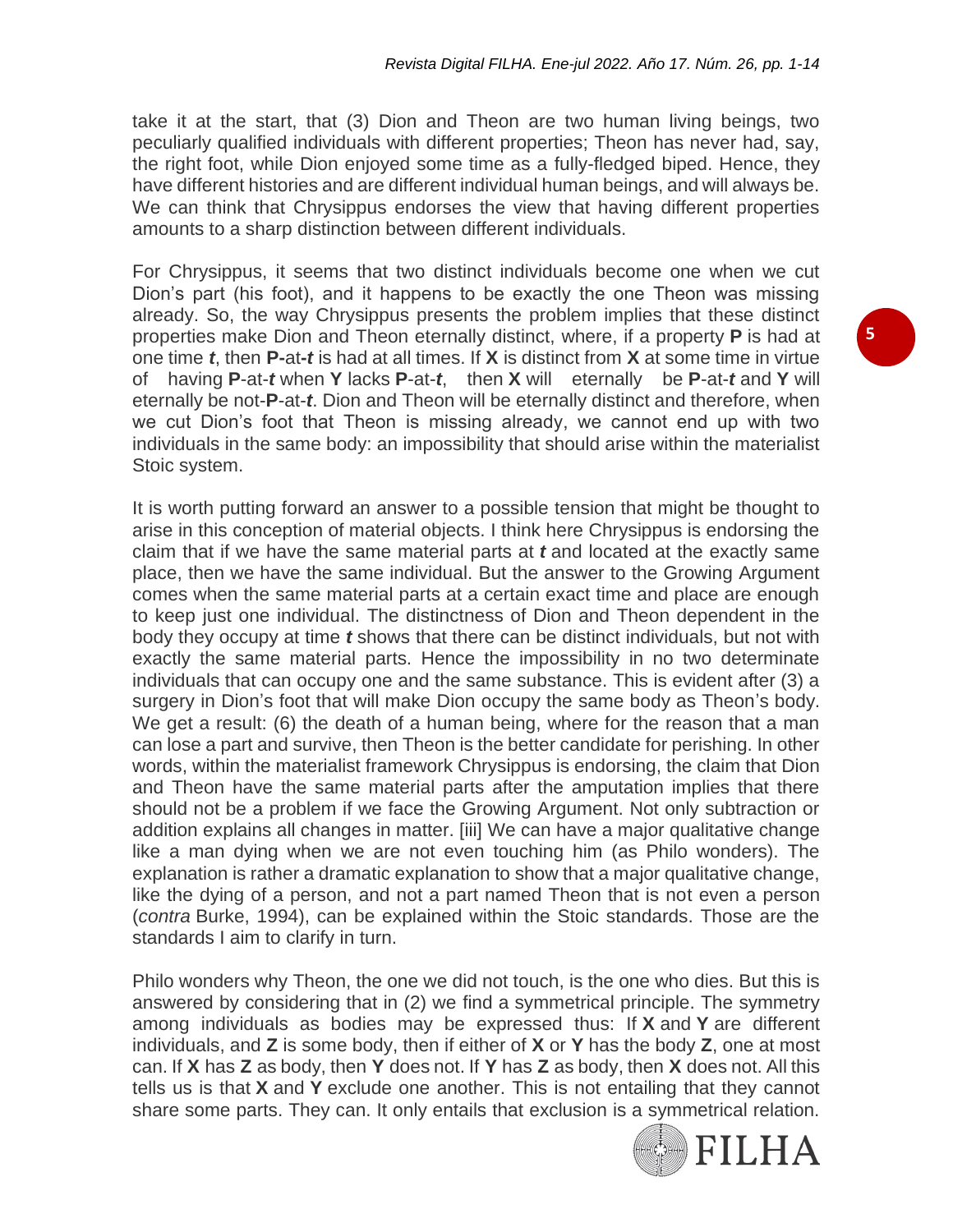But the displacement of Theon is an asymmetric result. Whatever is displaced cannot displace what had already displaced it. It might be thought that this shows why it becomes easy to endorse Philo's worries; why do we have from a symmetrical principle this asymmetric result, the displacement where Theon dies without contact? But this is so because of the impossibility of Dion and Theon as two human living beings ending in exactly one body. The prime substance where causes reside, for the Stoics, is still the bodily one. This notion of causes as bodily, is what sets the Stoic standards of explanation:

Zeno also differed from the same philosophers [Platonists and Peripatetics] in thinking that it as totally impossible that something incorporeal [...] should be the agent of anything, and that only body was capable of acting [...] (Cicero, Academica 1.38, LS 45**A** p. 272).

According to [the Stoics] the incorporeal is not of a nature [...] to act [...] (Sextus Empiricus, Against the Professors 8.263 LS 45**B** p.272).

Chrysippus as head of Zeno's school, I presume, endorses this part of the Stoic notion of causes. *Only what is bodily can cause.*

As we have seen, this problem has worried many contemporary philosophers (See, Van Inwagen (1981), Burke (1994), Carmichael (2020), to name but a few) in different ways. But, different from most worries on the matter, when I target  $(3)$  the distinctness of Dion and Theon— I take it that this is a puzzle about survival. Although, this puzzle might led to a problem with regards to parts and wholes, namely, a problem about how material objects as parts can be material individuals within the same individual when read in coordination with the doctrine of arbitrary undetached parts, I think this puzzle is just the problem of the two individuals in one body. Its solution is that qualitative differences making distinct individuals are still dependent on bodies, they might be explained by rearrangement in bodies. But before showing this, I will provide the reasons for why this is not necessarily an instance of the problems falling under the umbrella of the many as it is still thought to be (see Carmichael 2020).

# **The Problem of Two Persons and One Body: Not the Problem of the Many**

The puzzle involving Dion and Theon has long been understood to be about identity, both synchronic (how many men are involved in the set-up) and diachronic (who survives the material change specified in the set-up). With regards to synchronic identity, it has been thought in the first instance as a version of a problem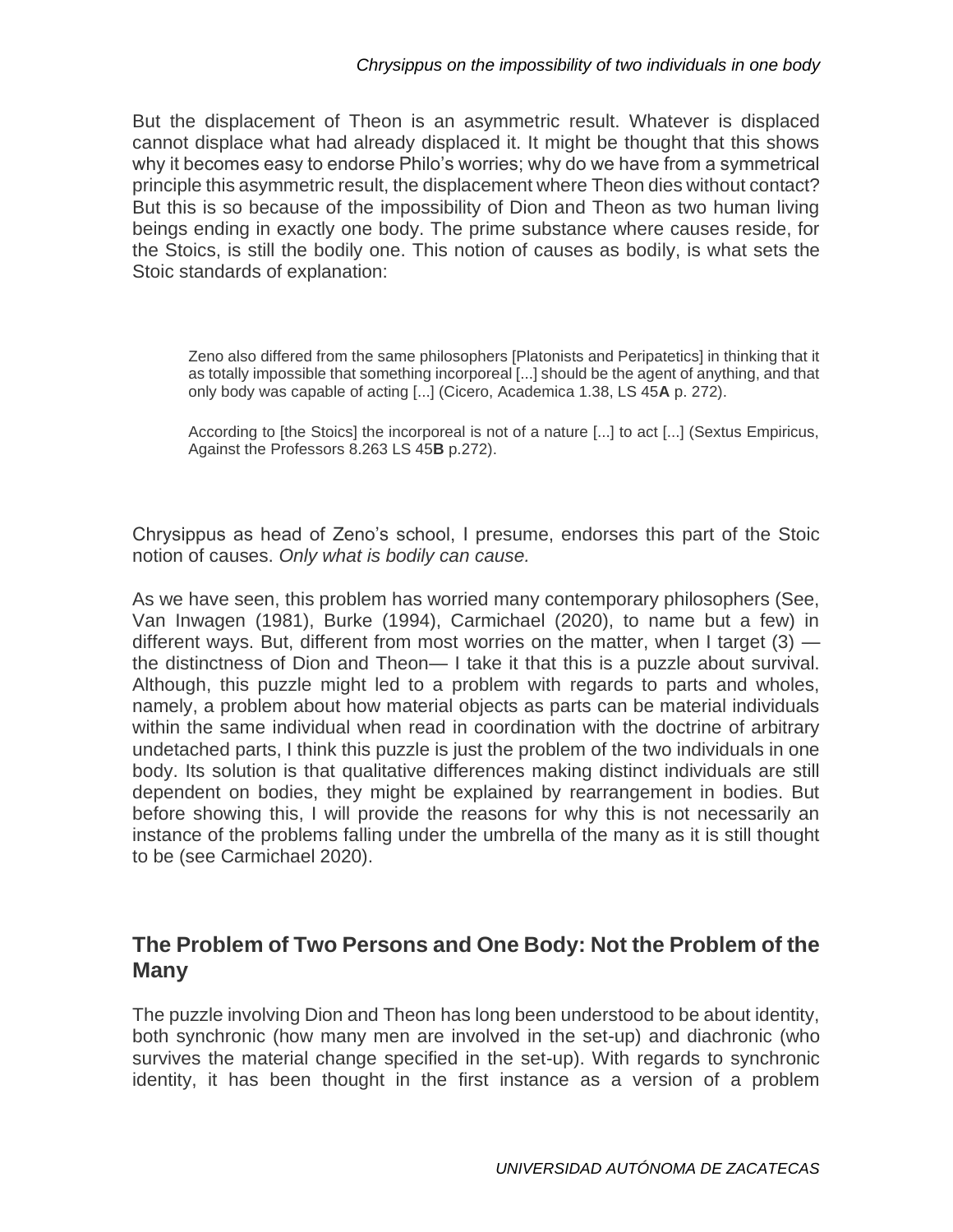characteristically named, the problem of the many (see Unger 1980). David Sedley (1982) has argued for this perspective on Dion and Theon's puzzle:

The paradox concerns two individuals, Dion and Theon, who somehow manage to be so differentiated that when Dion's foot is amputated, he becomes indistinguishable from Theon. This is seen as conflicting with the principle that two peculiarly qualified individuals cannot jointly occupy the same substance, and part of Chrysippus' job seems to be to describe the result in a way which will leave the principle unscathed… The solution is clear once one recognizes that the Stoic paradox is all but identical to a modern one… (p. 268).

And here Sedley points into the direction of Wiggins-Geach's (1968) example of the problem of the many:

Take a cat called Tibbles; concentrate your thought on that portion of her which includes everything except her tail; and give the name Tib to that portion. Since Tibbles and Tib do not occupy all of the same space at the same time, they are non-identical. But what if we then amputate Tibbles' tail? Tibbles and Tib now occupy exactly the same space as each other. If Tibbles is still a cat, it is hard to see by what criterion one could deny that Tib is a cat. Yet they are distinct individuals, because their histories are different. (For example, it may be true of Tibbles that she once had her tail run over, but it cannot be true of Tib: the tail was never part of her). Hence, we have two cats occupying precisely the same space at the same time. The conclusion is clearly unacceptable, and the problem is to locate the false step (Sedley 1982, pp. 268 - 269).

A problem is raised by this thought experiment [IV]: We have a whole. That whole enjoys a certain property: it is an **F**, in this case, it is a cat. If that whole has proper parts and a complement of that proper part enjoying the very property that is the same had by the individual as a whole, namely, being a cat, then we have a problem: we numerically distinguish the two individuals enjoying that very property of being the same **F** in the complement of the proper part and the whole. Extend this reasoning into many other proper parts and we have an iteration of numerically distinguishable complements of proper parts that are the same **F**, namely, the same cat in this case. Certainly, there is a problem in this reasoning. We don't have as many cats in a cat as at least there are as many hairs in the cat (see Geach, 1980).

It could be that there is simply no such thing as my body-minus-my-right-arm because that is not a human being (See Carmichael 2020). But if I cut my arm, I am still a human being. It could be that synchronic complements of proper parts that are still attached to me are nothing over and above what identifies me, as a human being, at least, not even if I miss a part. Hence, moreover, it is still weird to claim that if I cut my right arm I cease to exist (See Van Inwagen 1981), as well as it is weird to



**7**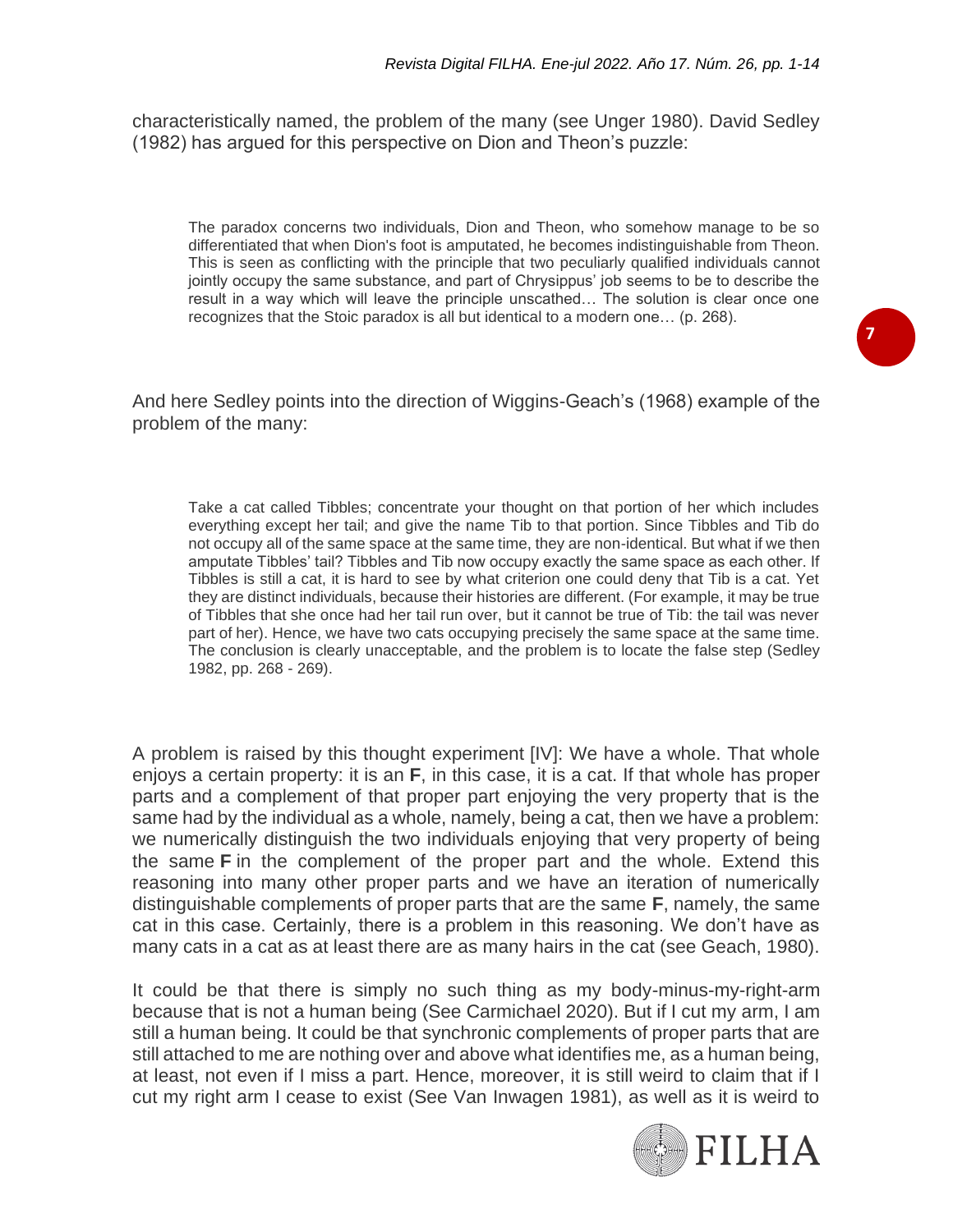claim that of course, my body-minus-my-right-arm is just me (see Wiggins 1968). This is the problem of the many.

The problem of the many also concerns objects with no clear boundaries, as most material objects have at some level of magnification. [v] According to Sedley, Chrysippus puzzle does the same thing: it falls under the umbrella of problems associated with the problem of the many. But, as I have noted in the beginning, I think Dion and Theon are living beings in the set up of the experiment. Theon could not be understood as the complement of a proper part of Dion. Neither could Theon avoid being an individual just as Dion. When the knife affects Dion's body, then Theon loses his corporeality and dies. Abstractions like complement parts of proper parts are not subject to die. But Theon is not that. He perishes, he is destructed, or killed. The cause for getting the stump in the surface of Dion's leg once Dion's foot is cut, is not equivalent to getting rid of a complement of a proper part that is part of Dion (*contra* Carmichael 2020).

I don't think we have a slippery slope into an overpopulation of individuals as parts in Dion and Theon's puzzle. Bodies and parts are subject to fall into the problem of the Many. Not Dion and Theon, who are two individuals in the same body, eternally distinct. I think that rather Chrysippus' puzzle of Dion and Theon shows that there is an impossibility among living beings. So, for Sedley, we are confronted with the same puzzle as the one presented by Wiggins-Geach (1968: 1980). But, in Chrysippus puzzle, I argue, we are not necessarily led into Geach's problem (*contra* Sedley 1982).

Once the analogy is done between the problem of the many and Chrysippus' puzzle involving Dion and Theon, as Sedley does, he concludes that: "Chrysippus himself should surely never have accepted at the outset that Dion and Theon are two distinct peculiarly qualified individuals [because] Theon is a part of Dion" (p. 269). But Theon is a man, and not a complement of a proper part of Dion (*contra* Carmichael 2020; Van Inwagen 1981), neither a part —although his body is occupying a part of Dion's body. If we stick to what Chrysippus claims, namely, that Theon is another living human individual, maybe, with certain unclear boundaries in his body (which should not necessarily lead us into the problem of the many), then I still find reasons to think that there is something better to be said about the outset that Sedley rejects. Hence, I will aim the argument to what should happen if we are to dispel from the association of the Chrysippean puzzle from the problem of the many.

If we do not distinguish between the two individuals and the body they occupy, then Chrysippus' puzzle naturally leads to ways to state the problem of the many as Sedley shows. But we clearly find that Dion and Theon are two individuals; the question of their survival could hardly be raised if they were not. In other words, there would be no point for Chrysippus in stating that Dion survives and Theon perishes in (6), as well as no point in Philo rejecting the argument in outrage because we did not touch Theon when killing him. So, as long as we are talking about two individuals already, about a bisection in a body, and two individuals that will not occupy that body (only we can end up with two bodies in this bisection, but not with two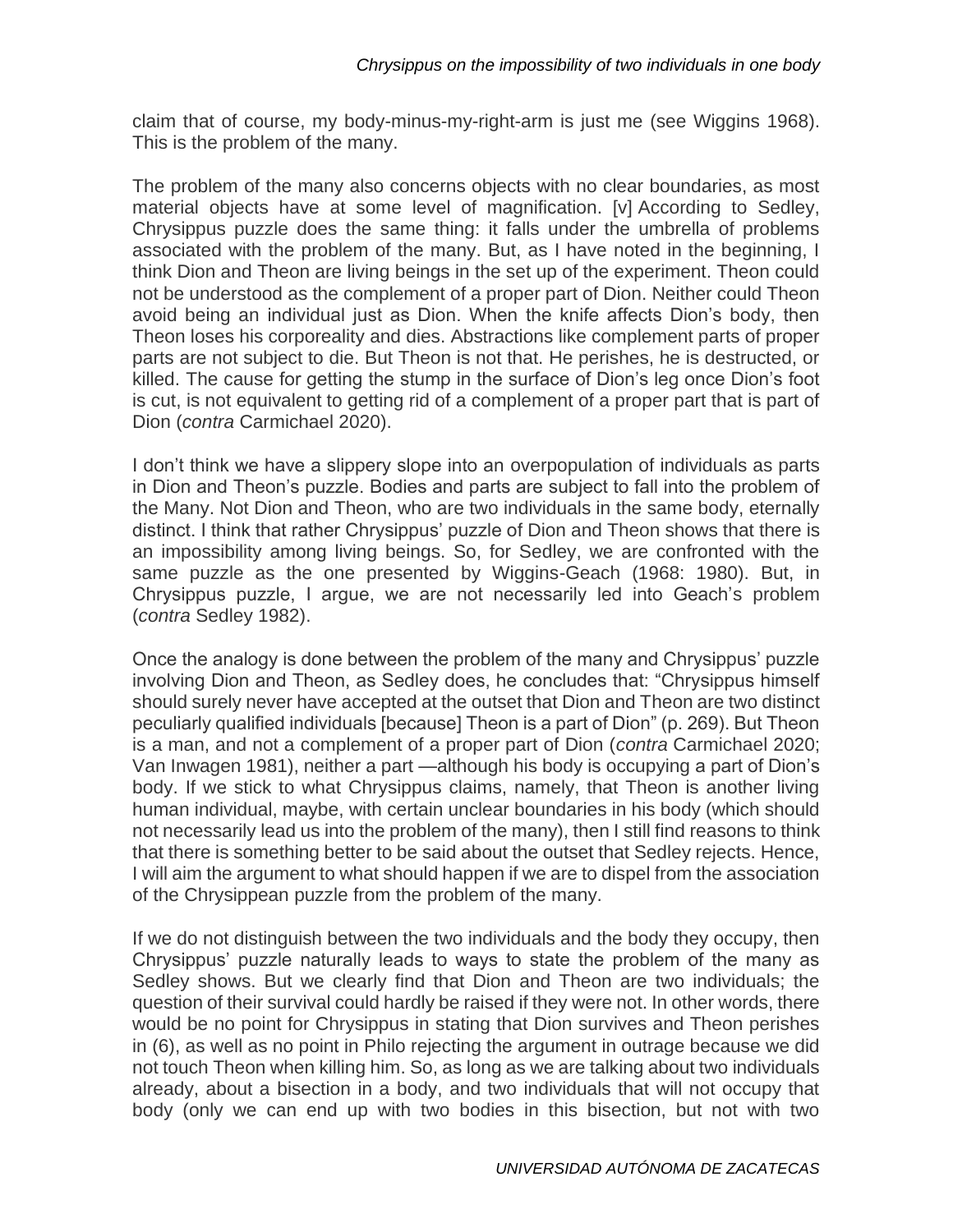individuals living still), the problem is not that of the many. Theon is an individual human being just as Dion, only Theon starts as an imperfect human being in the experiment; and only because he is a one-footed human being, as he will always be. This is what I take Chrysippus to mean by claiming that Theon is "defective" in (3).

Likewise, we may agree with Sedley that it is clear how many, indeed whose, bodies are involved in (3). They occupy some 'substrate'. [vi] But it cannot be exactly the same exact substrate. My interest in this paper is only focused on what is well understood by the Chrysippean puzzle: (3) how many men start the thought experiment, and what body belongs to each, which is where (6) the killing with no contact comes from (the upshot). So, after noticing that this is not necessarily leading us to the problem of the many, my argument can proceed from the main question that should be raised by this puzzle: why from a symmetrical rule  $-$  if there is a single body, and two individuals and no more than one of them can occupy that body — we end up with an asymmetric result: the survival of Dion alone? The displacement occurred without contact. This displacement is an asymmetric relation as the relation between causes and effects. Whatever displaces something is not displaced by whatever is displaced, as whatever causes something cannot be caused by what it causes. Our task now is to connect the chopping of Dion's foot when the individual's respective bodies are rearranged into one and dispensing with Theon. This is easily shown within the Stoic standards, namely, pithing Chrysippus' materialism.

I will argue that this latter task will be done by arguing that every cause is bodily as the Stoics want it. My argument will be a compatibilist one. If I succeed, it will hopefully convince you that there is a compatibility between all causes being bodies, and still explaining why there are qualitative changes like the killing of a person without contact. I will argue that this could be like a bruise, parts making a qualitative difference, the changing of color, without losing or adding any part. Or more aligned to the analogy of the person; it could be like a domino game of *chute*, a major qualitative difference made, having a winner, by the rearrangement of the same number of pieces.

I will show that by focusing our attention in the rearrangement, the notion of the perishing without touch might become even more compelling. So, let's focus our attention on the perishing of our poor Theon after we sliced Dion's leg: there is some rearrangement now of the same quantitative matter that is killing an individual. Any qualitative change, even the most dramatic qualitative change that can happen to a human being, namely, dying, can be an asymmetric result from bodily causes.

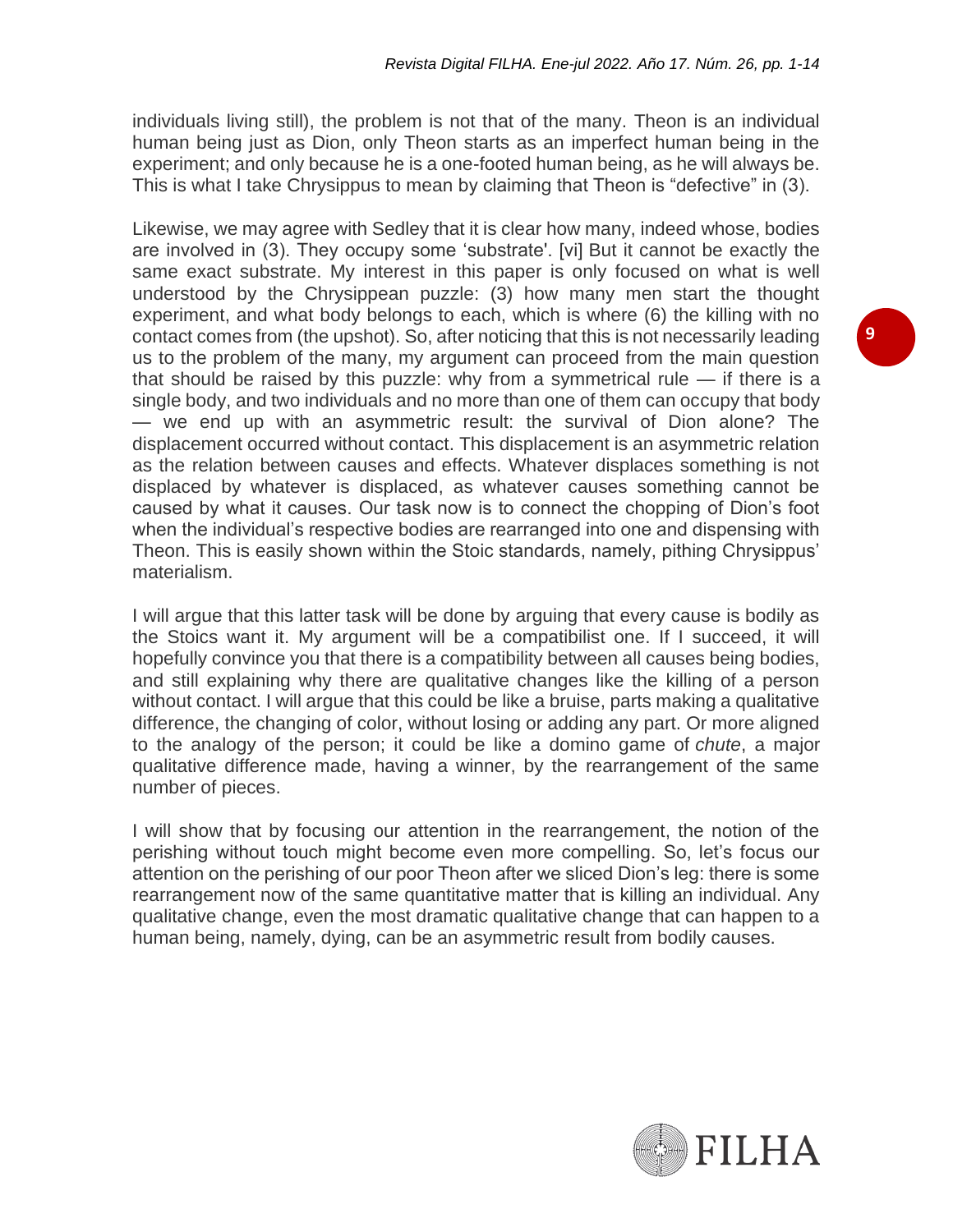# **Accounting for the Asymmetry Through the Rearrangement in a Body**

Bodies can have their parts rearranged and still be the same individuals, just like a jigsaw puzzle is a single collection of matter whether it has been solved or not, and it would still be the same jigsaw puzzle. As long as bodies can persevere during a life, they can be considered as the same collection of matter and hence a living human individual. Take the following example. By analogy with an arbitrary body, take each part of a domino as a part of a body. There is a domino game named "chute". It requires the presence of all the 27 dominoes for each game. Necessarily there are three players, where each one is playing with 9 dominos from the 27 that are available. Only these details are required for my analogy. They are rearranged in each play and there is only one winner for each game. The rearrangement of all the pieces in each game will deliver a new winner. But no pieces are left or added every time that a new winner emerges, and there are no draws.

Imagine now that there are three players, Mary, John and Phillip, and at successive stages each one is a winner; each one wins a round. If the winner first becomes Mary, then John, then Philip, these are three changes, hence three states calling for a cause to explain why there are these changes. No change calls for the addition or abstraction of matter in any relevant sense: no one wins by acquiring more dominoes, or losing them, or altering the quantity had by another player. Everyone always has 9, there are always exactly 27 dominoes in place — and yet there are these three changes, changes in who is the winner.

Chrysippus, an ardent materialist who can recognize only bodies as causes, might think something like this when the body with which we started becomes the sole property of Dion by his principle stated in (2), accounting for (6), namely, that Theon must die by losing his corporeality. Theon's body has not been added to or subtracted from, like John's dominoes when he loses to Philip. In both cases there is some qualitative change (whose body belongs to whom; who is the winner of chute). But there is no need to invoke anything non-materialist to account for this qualitative change. It entirely depends on the matter involved in the situation. Maybe there is a problem about whether the individuals are occupying certain roles, *i.e*., losers or winners. And yes, individuals are not their roles. But what we should mind about is that at least in one respect, it is a major qualitative change that arises because of the rearrangement of some matter. Being the winner is a role that is shifting but it emerges from the rearrangements of the dominos. In the same vein, a winner, as a role held by a person in a game of chute, can be shifting from individual to individual.

Contact within bodies is perplexingly present when we add or subtract something from a body. Chrysippus presumably thinks that a body can change — for it can become the sole body of Dion when once it was the sole body of Theon — without any material subtraction or addition. (Remember, we did not add or subtract anything from Theon's body). Chrysippus therefore thinks there can be genuine material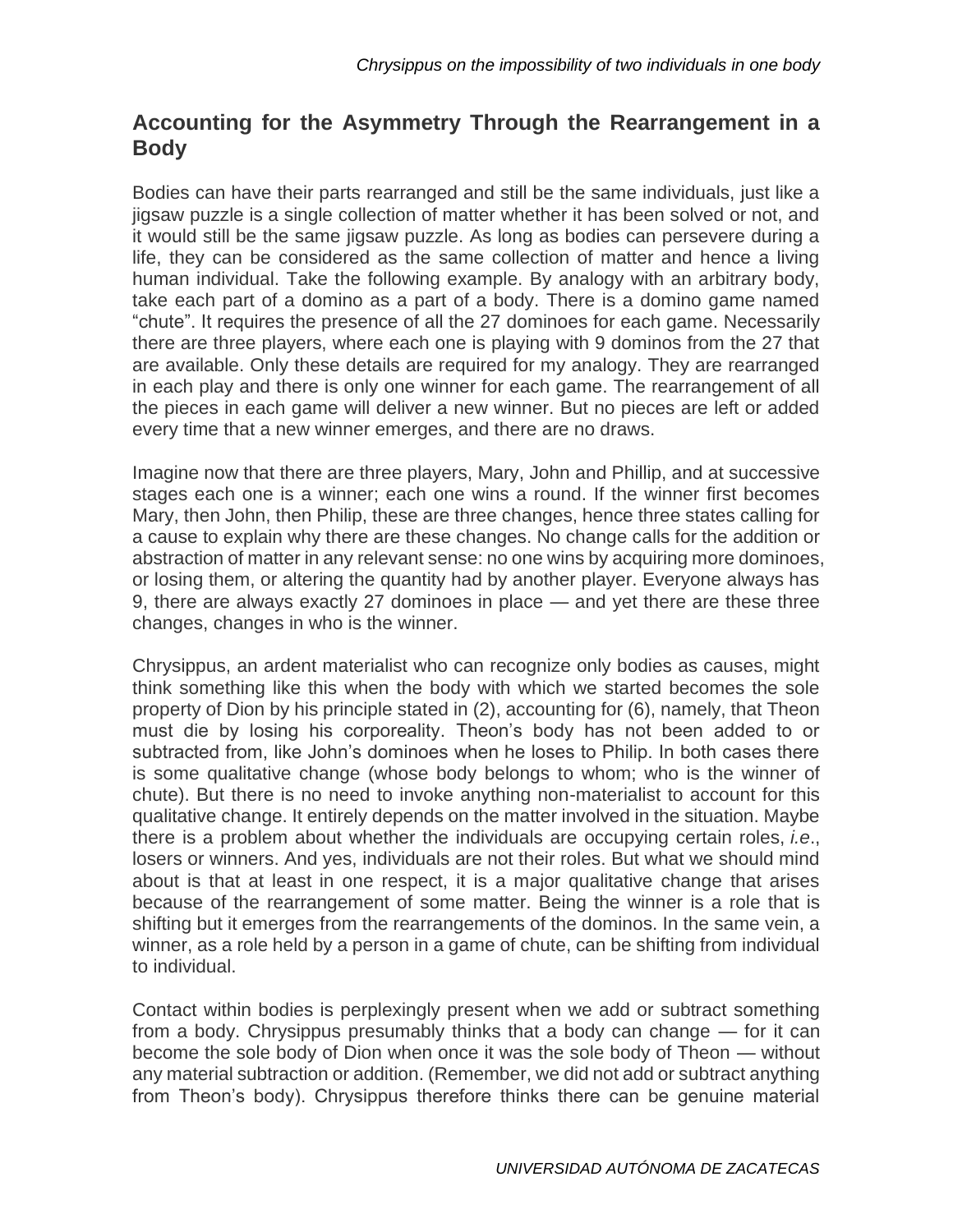change that is not merely quantitative and appealing to contact. But is this so bizarre? I think not.

Take now a bruise as a part of a body. It is a body too. If I have a bruise in my arm, it will vanish at some point. In between, it will change color. It will change from red to purple and then from purple to the color of my skin. The qualitative change, the changing of color, does not depend on how many erythrocytes are added or subtracted in my blood, neither on how many skin cells are added or subtracted. There may be the same number of erythrocytes in the blood and the same number of skin cells at a certain moment, but merely the rearrangement of that very quantity might make the change of color: the change does not require more or less of anything.

Rearrangement can make a qualitative difference without calling for any incorporeal causes, without, that is, calling for exactly those causes Chrysippus denies the existence of. [vii] There is just a rearrangement of the cells. So, on one hand, with this example we can now distinguish between the quantitative aspect —the number of cells beneath the skin—the qualitative—the color in the bruise, and we can infer that a qualitative change can occur by bodily causes. On the one hand, we have the example of chute, accounting for different rearrangement on pieces making of a body occupied by the individual considered as winner, a major qualitative difference that depends entirely on the arrangement of domino pieces. One and only one individual player can be the winner.

Both examples account for changes that are materialist but do not involve addition or subtraction. For Chrysippus, this is how the even most dramatic qualitative change can occur without the resources of a different sort of cause than that involved in the bodily causes: Theon dies. Hence, the claim that all causes are material and efficient does not entail those qualitative changes, and any other kind of changes, cannot be explained.

# **Conclusion**

The death of Theon needs to be understood involving no contact between bodies. The death of Theon involves an asymmetry as explained by rearrangement of bodily parts. That is why the example of the bruise shows that bodily causes can result in a qualitative difference in the individual, an asymmetric effect, but still caused within the Stoic standards. The example of the chute shows that the individuals can remain in the same body when the rearrangement of parts changes, only the qualitative aspect of who is the winner is changing: and we have an asymmetric result. So, I think the claim that there can be major qualitative changes —like that involving the killing of Theon without touching him— is consistent with the examples provided, and therefore is not in tension with the Stoic conception of causes as bodily. I also

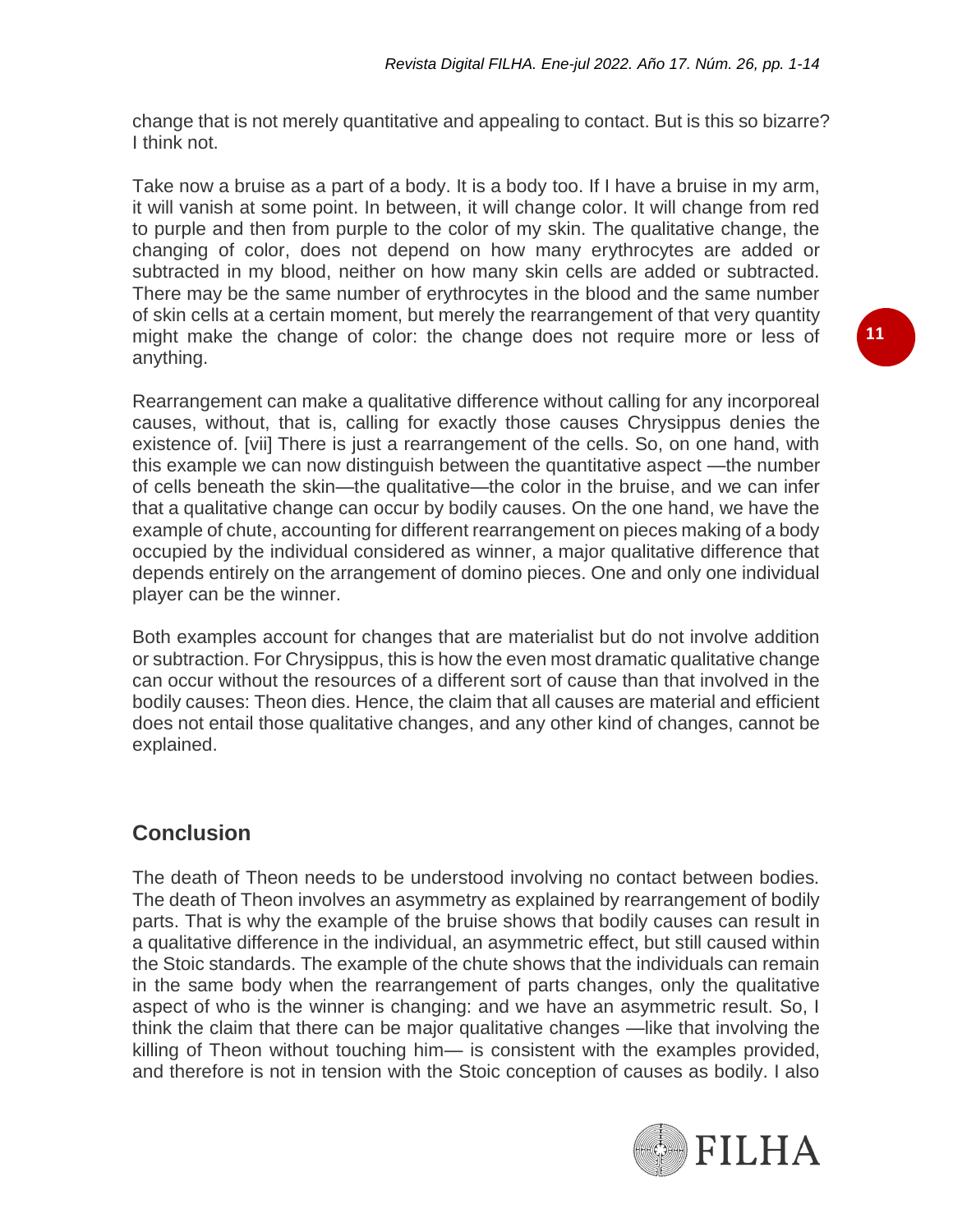have argued that if my interpretation is correct, then this is not necessarily an instance of the problem of the many.

### **References**

Bailey D (2014). "The Structure of Stoic Metaphysics" *Oxford Studies in Ancient Philosophy 46*, 254-309.

Burke M (1992). "Dion and Theon: An Essentialist Solution to an Ancient Puzzle" *The Journal of Philosophy* 91, p 129-139.

\_\_\_\_\_\_\_ (1997). "Dion and Theon and The Many Thinkers Problem" *Analysis* 64, 242-250.

Carmichael C (2020) "How to Solve the Puzzle of Dion and Theon Without Losing Your Head" *Mind* 129, 205-224.

Geach P (1980) *Reference and Generality,* Ithaca: Cornell University Press.

Grube G (2002) "Plato's Phaedo" *Plato, Complete Works*, New York: Hackett Publishing.

Long A, Sedley D (1987) *The Hellenistic Philosophers Vol 1: Translations of the Principal Sources With Commentary*, Cambridge MA: Cambridge University Press. (LS)

Hicks R (1925) "Plato Book III" *Diogenes Laertius: The Lives of Eminent Philosophers Vol 1,* Cambridge MA: Loeb Classical Library Harvard University Press.

Lewis D (1993) "Many, but Almost One" *Ontology, Causality and Mind: Essays in Honor of D M Armstrong*, New York: Cambridge University Press.

Menn S (2009) "On Socrates' First Objections to the Physicists (*Phaedo* 95 E 8-97 B 7)" *Oxford Studies in Ancient Philosophy* 38, 37-68.

Olson E (1997) "Dion's Foot" *The Journal of Philosophy* 94, 260-265.

Rea M (1997) "Introduction" *Material Constitution* Maryland: Rowman Littlefield Publishing.

Sedley D (1982)" The Stoic Criterion of Identity" *Phronesis* 27, 255-275.

Unger P (1980)" The Problem of the Many" *Midwest Studies in Philosophy* 5, 411– 467.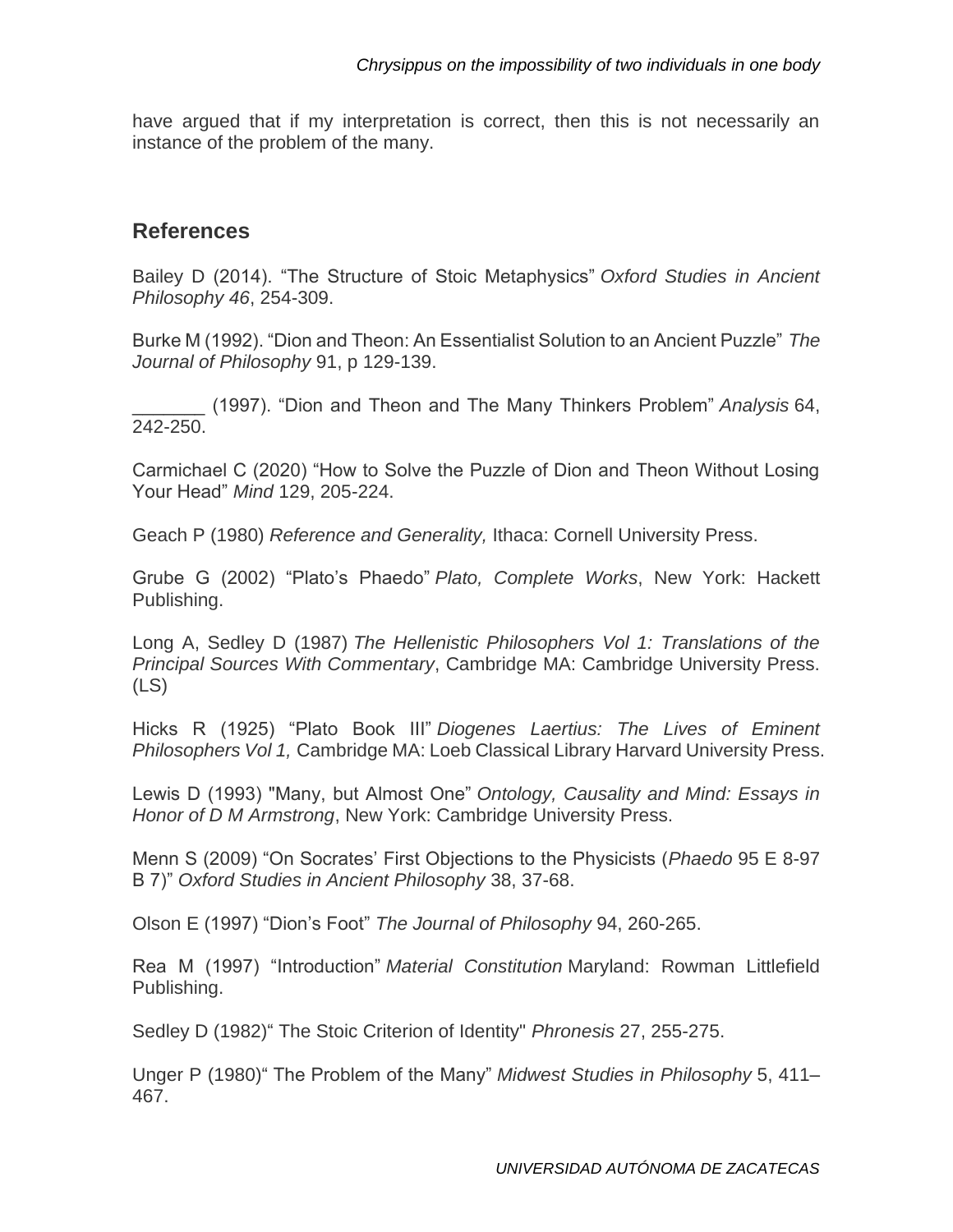Van Inwagen P (1981) "The Doctrine of Arbitrary Undetached Parts" *Pacific Philosophical Quarterly* 62, 123-137.

Wiggins D (1968) "On Being in the Same Place at the Same Time" *Philosophical Review* 77, 90-95.

### **Notes**

[i] The genuineness of the fragments from DL III, 11 is doubted by Wilamowitz. But this fragment is at least as contentious as it could be to show that the Academics, and mainly, since Plato in the *Phaedo* (see Menn 2009), must have known about Epicharmus 'presentation of the Growing Argument. In the same vein, the puzzle presented by Chrysippus is providing the criterion of identity lacking in the Growing Argument, as I aim to show.

[ii] Eric Olson claims this in rejection of Burke's (1992) strategy employing the criterion of the maximality principle for persons, where persons are maximal in that they don't rely on their parts to keep being a person, and hence, Dion is a person and Theon is not, because, "Dion has the identity conditions of a man and […] Theon has the identity conditions of [something that] is not (predicatively) a man" (Burke,1994, p 131). Rather, Dion and Theon are two humans, two persons, and the problem is rather that of the two humans in exactly one body: an impossibility. See Burke (1997) for a discussion on these grounds.

[iii] The soul is bodily for the Stoics. So, if Theon is Dion's soul, this would show that Theon vanishes when Dion is reduced to be exactly in the same body of Theon. We can have major qualitative changes, like a man dying, a soul vanishing, and a man surviving, because matter is the fundamental being. In the context of the passage Philo takes this to be the explanation of the Stoic view for the divine substance to be destructed if the world is destructed.

[iv] For the various ways to present the problem and its implications, see Unger (1980). Here I elaborate on the most recent interpretation using the puzzle of Dion and Theon, found in Carmichael (2020). The problem is elaborated in a similar way as the problem of material constitution, and formalized, in Rea (1997).

[v] The canonical example from Unger (1980) of an object with unclear boundaries is that of a cloud. It is also nicely presented by Lewis: "Think of a cloud—just one cloud, and around it a clear blue sky. Seen from the ground, the cloud may seem to have a sharp boundary. Not so. The cloud is a swarm of water droplets. At the outskirts of the cloud, the density of the droplets falls off. Eventually they are so few and far between that we may hesitate to say that the outlying droplets are still part of the cloud at all; perhaps we might better say only that they are near the cloud. But the transition is gradual. Many surfaces are equally good candidates to be the boundary of the cloud. Therefore, many aggregates of droplets, some more inclusive and some less inclusive (and some inclusive in different ways than others), are equally good candidates to be the cloud. Since they have equal claim, how can we say that the cloud is one of these aggregates rather than another? But if all of them count as clouds, then we have many clouds rather than one. And if none of them count, each one